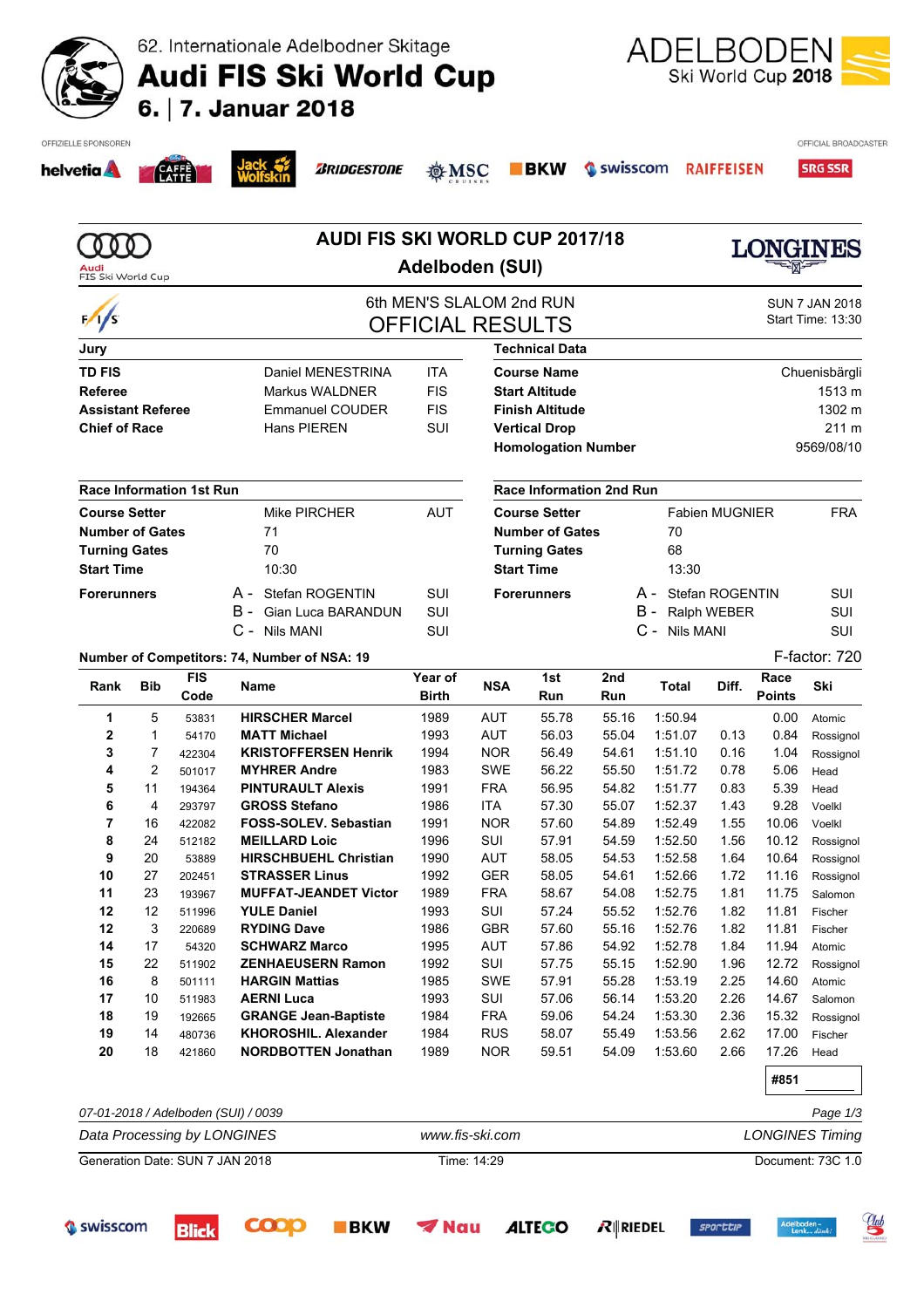

 $\frac{1}{s}$ 

Audi<br>FIS Ski World Cup

# **AUDI FIS SKI WORLD CUP 2017/18 Adelboden (SUI)**



### 6th MEN'S SLALOM 2nd RUN<br>
OFFICIAL RESLILTS<br>
Start Time: 13:30 OFFICIAL RESULTS

|      | F-factor: 720<br>Number of Competitors: 74, Number of NSA: 19 |                                 |                                             |                         |                 |            |            |              |       |                       |                        |
|------|---------------------------------------------------------------|---------------------------------|---------------------------------------------|-------------------------|-----------------|------------|------------|--------------|-------|-----------------------|------------------------|
| Rank | <b>Bib</b>                                                    | <b>FIS</b><br>Code              | Name                                        | Year of<br><b>Birth</b> | <b>NSA</b>      | 1st<br>Run | 2nd<br>Run | <b>Total</b> | Diff. | Race<br><b>Points</b> | Ski                    |
| 21   | 30                                                            | 290732                          | <b>THALER Patrick</b>                       | 1978                    | <b>ITA</b>      | 59.07      | 54.73      | 1:53.80      | 2.86  | 18.56                 | Atomic                 |
| 22   | 9                                                             | 202462                          | <b>DOPFER Fritz</b>                         | 1987                    | <b>GER</b>      | 57.99      | 55.86      | 1:53.85      | 2.91  | 18.89                 | Nordica                |
| 23   | 35                                                            | 380334                          | <b>VIDOVIC Matej</b>                        | 1993                    | CRO             | 59.56      | 54.44      | 1:54.00      | 3.06  | 19.86                 | Head                   |
| 24   | 21                                                            | 421669                          | <b>NESTVOLD-HAUGEN L.</b>                   | 1987                    | <b>NOR</b>      | 58.81      | 55.29      | 1:54.10      | 3.16  | 20.51                 | Rossignol              |
| 25   | 6                                                             | 292491                          | <b>MOELGG Manfred</b>                       | 1982                    | <b>ITA</b>      | 57.42      | 56.76      | 1:54.18      | 3.24  | 21.03                 | Fischer                |
| 26   | 43                                                            | 201896                          | <b>STEHLE Dominik</b>                       | 1986                    | <b>GER</b>      | 59.70      | 55.68      | 1:55.38      | 4.44  | 28.82                 | Nordica                |
| 27   | 38                                                            | 320266                          | <b>JUNG Donghyun</b>                        | 1988                    | <b>KOR</b>      | 59.76      | 55.69      | 1:55.45      | 4.51  | 29.27                 |                        |
|      |                                                               |                                 | DID NOT QUALIFY FOR 2nd RUN: 29 competitors |                         |                 |            |            |              |       |                       |                        |
|      | 42                                                            | 700830                          | <b>ZAMPA Adam</b>                           | 1990                    | <b>SVK</b>      | 59.83      |            |              |       |                       | Salomon                |
|      | 32                                                            | 202520                          | <b>HOLZMANN Sebastian</b>                   | 1993                    | GER             | 59.91      |            |              |       |                       | Rossignol              |
|      | 41                                                            | 6291574                         | <b>SALA Tommaso</b>                         | 1995                    | <b>ITA</b>      | 59.97      |            |              |       |                       | Salomon                |
|      | 46                                                            | 194262                          | <b>BUFFET Robin</b>                         | 1991                    | <b>FRA</b>      | 1:00.05    |            |              |       |                       | Salomon                |
|      | 55                                                            | 6290886                         | <b>BACHER Fabian</b>                        | 1993                    | ITA             | 1:00.09    |            |              |       |                       |                        |
|      | 36                                                            | 934523                          | <b>ENGEL Mark</b>                           | 1991                    | <b>USA</b>      | 1:00.12    |            |              |       |                       | Atomic                 |
|      | 39                                                            | 103676                          | <b>BROWN Phil</b>                           | 1991                    | CAN             | 1:00.14    |            |              |       |                       | Voelkl                 |
|      | 34                                                            | 481327                          | <b>TRIKHICHEV Pavel</b>                     | 1992                    | <b>RUS</b>      | 1:00.33    |            |              |       |                       | Rossignol              |
|      | 51                                                            | 512138                          | <b>SIMONET Sandro</b>                       | 1995                    | SUI             | 1:00.40    |            |              |       |                       | Rossignol              |
|      | 33                                                            | 202485                          | <b>KETTERER David</b>                       | 1993                    | <b>GER</b>      | 1:00.58    |            |              |       |                       | Blizzard               |
|      | 47                                                            | 561322                          | <b>HADALIN Stefan</b>                       | 1995                    | <b>SLO</b>      | 1:00.65    |            |              |       |                       | Rossignol              |
|      | 45                                                            | 54245                           | <b>HETTEGGER Thomas</b>                     | 1994                    | <b>AUT</b>      | 1:00.81    |            |              |       |                       | Atomic                 |
|      | 48                                                            | 293098                          | <b>RAZZOLI Giuliano</b>                     | 1984                    | ITA             | 1:00.86    |            |              |       |                       | Fischer                |
|      | 49                                                            | 6531063                         | <b>GINNIS AJ</b>                            | 1994                    | <b>USA</b>      | 1:00.99    |            |              |       |                       | Fischer                |
|      | 67                                                            | 422507                          | <b>HAUGAN Timon</b>                         | 1996                    | <b>NOR</b>      | 1:01.15    |            |              |       |                       | Rossignol              |
|      | 58                                                            | 501898                          | <b>ROENNGREN Mattias</b>                    | 1993                    | <b>SWE</b>      | 1:01.16    |            |              |       |                       | Head                   |
|      | 56                                                            | 201891                          | <b>SCHMID Philipp</b>                       | 1986                    | GER             | 1:01.31    |            |              |       |                       | Rossignol              |
|      | 59                                                            | 150644                          | <b>KRYZL Krystof</b>                        | 1986                    | CZE             | 1:01.37    |            |              |       |                       | Fischer                |
|      | 63                                                            | 380363                          | <b>KOLEGA Elias</b>                         | 1996                    | CRO             | 1:01.72    |            |              |       |                       | Fischer                |
|      | 53                                                            | 302982                          | <b>OHKOSHI Ryunosuke</b>                    | 1988                    | <b>JPN</b>      | 1:01.91    |            |              |       |                       |                        |
|      | 61                                                            | 501873                          | <b>LUNDBAECK Gustav</b>                     | 1993                    | <b>SWE</b>      | 1:02.30    |            |              |       |                       | Fischer                |
|      | 68                                                            | 202615                          | <b>TREMMEL Anton</b>                        | 1994                    | <b>GER</b>      | 1:02.42    |            |              |       |                       | Voelkl                 |
|      | 52                                                            | 502015                          | <b>JAKOBSEN Kristoffer</b>                  | 1994                    | <b>SWE</b>      | 1:02.44    |            |              |       |                       | Fischer                |
|      | 57                                                            | 6291631                         | <b>LIBERATORE Federico</b>                  | 1995                    | <b>ITA</b>      | 1:02.45    |            |              |       |                       | Voelkl                 |
|      | 40                                                            | 103865                          | <b>PHILP Trevor</b>                         | 1992                    | CAN             | 1:02.86    |            |              |       |                       | Rossignol              |
|      | 69                                                            | 150743                          | <b>BERNDT Ondrej</b>                        | 1988                    | CZE             | 1:03.47    |            |              |       |                       | Atomic                 |
|      | 70                                                            | 202584                          | <b>RAUCHFUSS Julian</b>                     | 1994                    | <b>GER</b>      | 1:03.66    |            |              |       |                       | Rossignol              |
|      | 74                                                            | 430617                          | <b>CHRAPEK Adam</b>                         | 1993                    | POL             | 1:04.03    |            |              |       |                       |                        |
|      | 73                                                            | 54106                           | <b>BREITFUSS KAMMERLANDER992</b>            |                         | <b>BOL</b>      | 1:07.45    |            |              |       |                       | Croc Ski               |
|      |                                                               |                                 | DID NOT START 1st RUN: 3 competitors        |                         |                 |            |            |              |       |                       |                        |
|      | 62                                                            | 511896                          | <b>MURISIER Justin</b>                      | 1992                    | SUI             |            |            |              |       |                       | Voelkl                 |
|      | 64                                                            | 561244                          | <b>KRANJEC Zan</b>                          | 1992                    | <b>SLO</b>      |            |            |              |       |                       | Rossignol              |
|      | 72                                                            | 700879                          | <b>ZAMPA Andreas</b>                        | 1993                    | <b>SVK</b>      |            |            |              |       |                       | Salomon                |
|      |                                                               |                                 | DID NOT FINISH 1st RUN: 12 competitors      |                         |                 |            |            |              |       |                       |                        |
|      | 13                                                            | 191459                          | <b>LIZEROUX Julien</b>                      | 1979                    | <b>FRA</b>      |            |            |              |       |                       | Salomon                |
|      | 15                                                            | 54063                           | <b>FELLER Manuel</b>                        | 1992                    | <b>AUT</b>      |            |            |              |       |                       | Atomic                 |
|      | 28                                                            | 103729                          | <b>READ Erik</b>                            | 1991                    | CAN             |            |            |              |       |                       | Fischer                |
|      |                                                               |                                 |                                             |                         |                 |            |            |              |       | #851                  |                        |
|      |                                                               |                                 | 07-01-2018 / Adelboden (SUI) / 0039         |                         |                 |            |            |              |       |                       | Page 2/3               |
|      |                                                               | Data Processing by LONGINES     |                                             |                         | www.fis-ski.com |            |            |              |       |                       | <b>LONGINES Timing</b> |
|      |                                                               | Generation Date: SUN 7 JAN 2018 |                                             |                         | Time: 14:29     |            |            |              |       |                       | Document: 73C 1.0      |
|      |                                                               |                                 |                                             |                         |                 |            |            |              |       |                       |                        |

**ALTEGO** 

 $R$  Riedel

**COOP** 

**Blick** 

**BKW** 

 $\blacktriangledown$  Nau

Swisscom